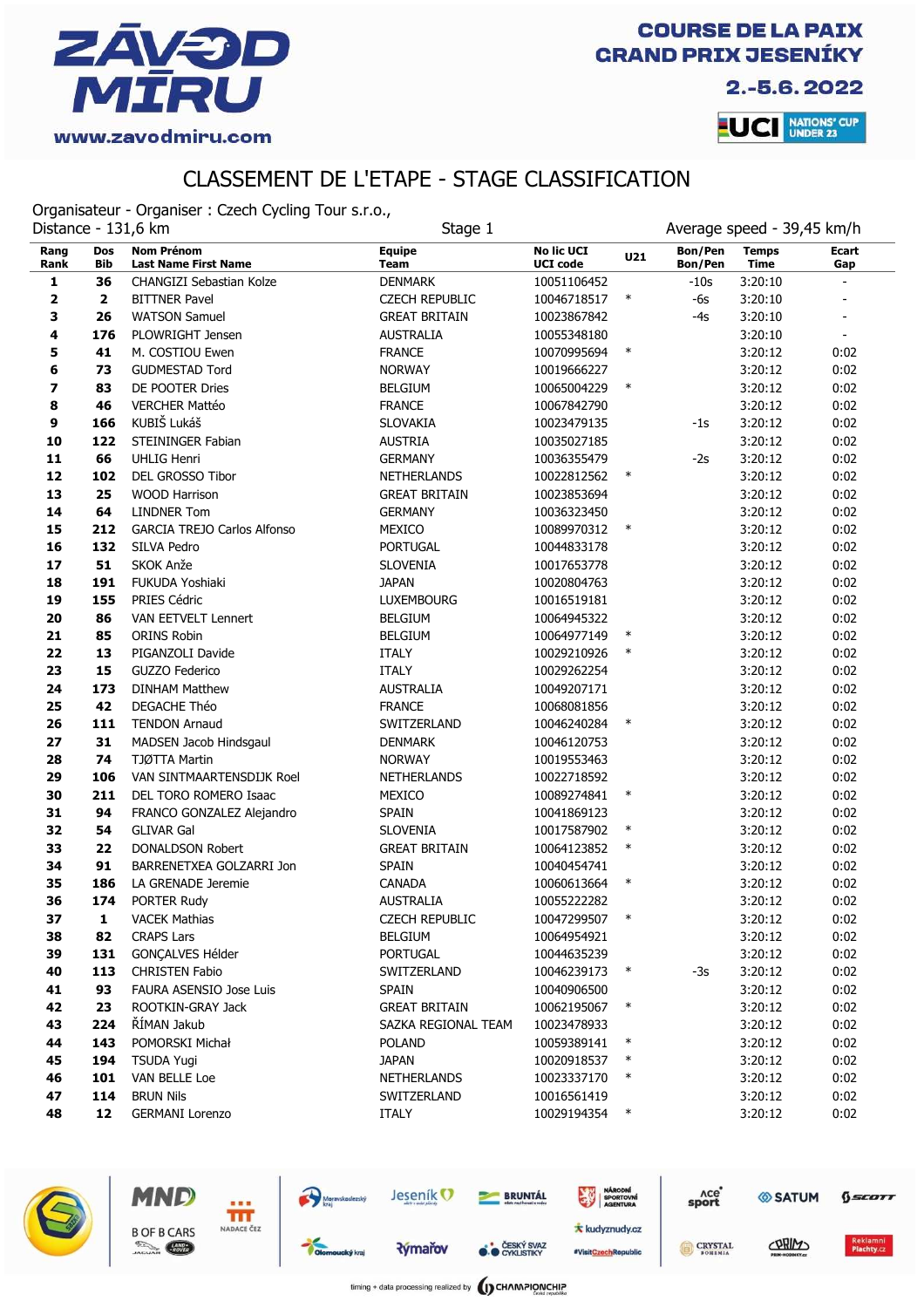

Ace<sup>o</sup><br>sport

CRYSTAL

SATUM

CORIMO

 $6$ scorr

2.-5.6.2022



### CLASSEMENT DE L'ETAPE - STAGE CLASSIFICATION

Organisateur - Organiser : Czech Cycling Tour s.r.o.,

|              |                   | Average speed - 39,45 km/h<br>Distance - 131,6 km<br>Stage 1 |                              |                                      |        |                           |                             |              |
|--------------|-------------------|--------------------------------------------------------------|------------------------------|--------------------------------------|--------|---------------------------|-----------------------------|--------------|
| Rang<br>Rank | <b>Dos</b><br>Bib | <b>Nom Prénom</b><br><b>Last Name First Name</b>             | <b>Equipe</b><br><b>Team</b> | <b>No lic UCI</b><br><b>UCI code</b> | U21    | Bon/Pen<br><b>Bon/Pen</b> | <b>Temps</b><br><b>Time</b> | Ecart<br>Gap |
| 49           | 35                | NØRTOFT Morten Aalling                                       | <b>DENMARK</b>               | 10058665075                          | $\ast$ |                           | 3:20:12                     | 0:02         |
| 50           | 181               | <b>RIVARD Nicolas</b>                                        | <b>CANADA</b>                | 10059898187                          |        |                           | 3:20:12                     | 0:02         |
| 51           | 5                 | ŘEHA Filip                                                   | <b>CZECH REPUBLIC</b>        | 10059238890                          |        |                           | 3:20:12                     | 0:02         |
| 52           | 3                 | ŤOUPALÍK Jakub                                               | <b>CZECH REPUBLIC</b>        | 10047277073                          |        |                           | 3:20:12                     | 0:02         |
| 53           | 16                | <b>BUSATTO Francesco</b>                                     | <b>ITALY</b>                 | 10030581454                          | $\ast$ |                           | 3:20:12                     | 0:02         |
| 54           | 213               | ARREOLA DIMAS Diego                                          | MEXICO                       | 10113828268                          | $\ast$ |                           | 3:20:12                     | 0:02         |
| 55           | 84                | <b>LECERF William Junior</b>                                 | <b>BELGIUM</b>               | 10049026713                          | $\ast$ |                           | 3:20:12                     | 0:02         |
| 56           | 103               | <b>GELEIJN Owen</b>                                          | <b>NETHERLANDS</b>           | 10022705761                          |        | $-3s$                     | 3:20:12                     | 0:02         |
| 57           | 133               | MEDEIROS João                                                | <b>PORTUGAL</b>              | 10044113863                          |        |                           | 3:20:12                     | 0:02         |
| 58           | 196               | YAMAMOTO Tetsuo                                              | <b>JAPAN</b>                 | 10020964916                          |        |                           | 3:20:12                     | 0:02         |
| 59           | 156               | <b>BETTENDORFF Loic</b>                                      | <b>LUXEMBOURG</b>            | 10034999503                          |        |                           | 3:20:12                     | 0:02         |
| 60           | 44                | RETAILLEAU Valentin                                          | <b>FRANCE</b>                | 10023523288                          |        |                           | 3:20:12                     | 0:02         |
| 61           | 62                | <b>DUCKERT Roman</b>                                         | <b>GERMANY</b>               | 10051768072                          | $\ast$ |                           | 3:20:12                     | 0:02         |
| 62           | 65                | PETER Jannis                                                 | <b>GERMANY</b>               | 10036443082                          |        |                           | 3:20:12                     | 0:02         |
| 63           | 11                | DE CASSAN Davide                                             | <b>ITALY</b>                 | 10031967746                          | $\ast$ |                           | 3:20:12                     | 0:02         |
| 64           | 161               | KOVÁČ Samuel                                                 | SLOVAKIA                     | 10046017992                          | $\ast$ |                           | 3:20:12                     | 0:02         |
| 65           | 142               | MUSIALIK Jakub                                               | <b>POLAND</b>                | 10058779253                          | $\ast$ |                           | 3:20:12                     | 0:02         |
| 66           | 52                | ŠTAJNAR Mihael                                               | <b>SLOVENIA</b>              | 10017564458                          |        |                           | 3:20:12                     | 0:02         |
| 67           | 14                | DE CARLO Giovanni                                            | <b>ITALY</b>                 | 10030953488                          |        |                           | 3:20:12                     | 0:02         |
| 68           | 6                 | <b>VACEK Karel</b>                                           | <b>CZECH REPUBLIC</b>        | 10034725677                          |        |                           | 3:20:12                     | 0:02         |
| 69           | 105               | <b>RONHAAR Pim</b>                                           | NETHERLANDS                  | 10023108212                          |        |                           | 3:20:12                     | 0:02         |
| 70           | 164               | <b>ROVDER Pavol</b>                                          | <b>SLOVAKIA</b>              | 10046046890                          |        |                           | 3:20:12                     | 0:02         |
| 71           | 146               | SZYMACHA Kamil                                               | <b>POLAND</b>                | 10053577225                          | $\ast$ |                           | 3:20:12                     | 0:02         |
| 72           | 135               | SILVA Afonso                                                 | <b>PORTUGAL</b>              | 10044439522                          |        |                           | 3:20:12                     | 0:02         |
| 73           | 45                | <b>ROULAND Louis</b>                                         | <b>FRANCE</b>                | 10073520526                          | $\ast$ |                           | 3:20:12                     | 0:02         |
| 74           | 203               | <b>REMKHE Andrey</b>                                         | KAZAKHSTAN                   | 10101721658                          | $\ast$ |                           | 3:20:12                     | 0:02         |
| 75           | 134               | PINTO Pedro                                                  | <b>PORTUGAL</b>              | 10044128213                          |        | $+20.00$                  | 3:20:12                     | 0:02         |
| 76           | 151               | <b>KLUCKERS Arthur</b>                                       | <b>LUXEMBOURG</b>            | 10016518979                          |        |                           | 3:20:12                     | 0:02         |
| 77           | 154               | PEREIRA MARQUES Rafael                                       | <b>LUXEMBOURG</b>            | 10034998186                          |        |                           | 3:20:12                     | 0:02         |
| 78           | 81                | <b>CLYNHENS Toon</b>                                         | <b>BELGIUM</b>               | 10064928447                          |        |                           | 3:20:12                     | 0:02         |
| 79           | 124               | <b>MESSNER Martin</b>                                        | <b>AUSTRIA</b>               | 10035084981                          |        |                           | 3:20:12                     | 0:02         |
| 80           | 112               | <b>JENNI Luca</b>                                            | SWITZERLAND                  | 10091455725                          | $\ast$ |                           | 3:20:12                     | 0:02         |
| 81           | 121               | <b>SCHRETTL Marco</b>                                        | <b>AUSTRIA</b>               | 10053690086                          | $\ast$ |                           | 3:20:12                     | 0:02         |
| 82           | 4                 | ŘEPA Vojtěch                                                 | <b>CZECH REPUBLIC</b>        | 10047420553                          |        |                           | 3:20:12                     | 0:02         |
| 83           | 95                | MURGUIALDAY ELORZA Jokin                                     | <b>SPAIN</b>                 | 10042384839                          |        |                           | 3:20:12                     | 0:02         |
| 84           | 153               | <b>GLOESENER Jacques</b>                                     | <b>LUXEMBOURG</b>            | 10035010617                          |        |                           | 3:20:12                     | 0:02         |
| 85           | 75                | <b>HOLTER Ådne</b>                                           | <b>NORWAY</b>                | 10020433941                          |        |                           | 3:20:12                     | 0:02         |
| 86           | 115               | <b>BLUM Elia</b>                                             | SWITZERLAND                  | 10080767133                          |        |                           | 3:20:12                     | 0:02         |
| 87           | 225               | KMÍNEK Vojtěch                                               | SAZKA REGIONAL TEAM          | 10048006694                          |        |                           | 3:20:12                     | 0:02         |
| 88           | 55                | COLNAR Aljaž                                                 | <b>SLOVENIA</b>              | 10017585777                          | $\ast$ |                           | 3:20:12                     | 0:02         |
| 89           | 116               | <b>IMBODEN Simon</b>                                         | SWITZERLAND                  | 10016525346                          |        |                           | 3:20:12                     | 0:02         |
| 90           | 76                | <b>BRENNSAETER Trym</b>                                      | <b>NORWAY</b>                | 10020705440                          | $\ast$ |                           | 3:20:12                     | 0:02         |
| 91           | 43                | <b>MAIRE Adrien</b>                                          | <b>FRANCE</b>                | 10076679995                          |        |                           | 3:20:12                     | 0:02         |
| 92           | 63                | <b>KRETSCHY Moritz</b>                                       | <b>GERMANY</b>               | 10036560088                          | $\ast$ |                           | 3:20:12                     | 0:02         |
| 93           | 96                | RETEGI GOÑI Mikel                                            | <b>SPAIN</b>                 | 10043703332                          |        |                           | 3:20:12                     | 0:02         |
| 94           | 33                | <b>DALBY Simon</b>                                           | <b>DENMARK</b>               | 10053148506                          | $\ast$ |                           | 3:20:12                     | 0:02         |
| 95           | 71                | <b>HAGENES Per Strand</b>                                    | <b>NORWAY</b>                | 10019994714                          | $\ast$ |                           | 3:20:12                     | 0:02         |
| 96           | 172               | <b>HOPKINS Dylan</b>                                         | <b>AUSTRALIA</b>             | 10072873252                          |        |                           | 3:20:12                     | 0:02         |



MND

**B OF B CARS** 

**County** 

fff NADACE ČEZ **BRUNTÁL** 

**O ČESKÝ SVAZ** 

NÁRODNÍ<br>SPORTOVNÍ

**\*** kudyznudy.cz

#VisitCzechRepublic

Jeseník<sup>O</sup>

**Rýmařov** 

Moravskoslezský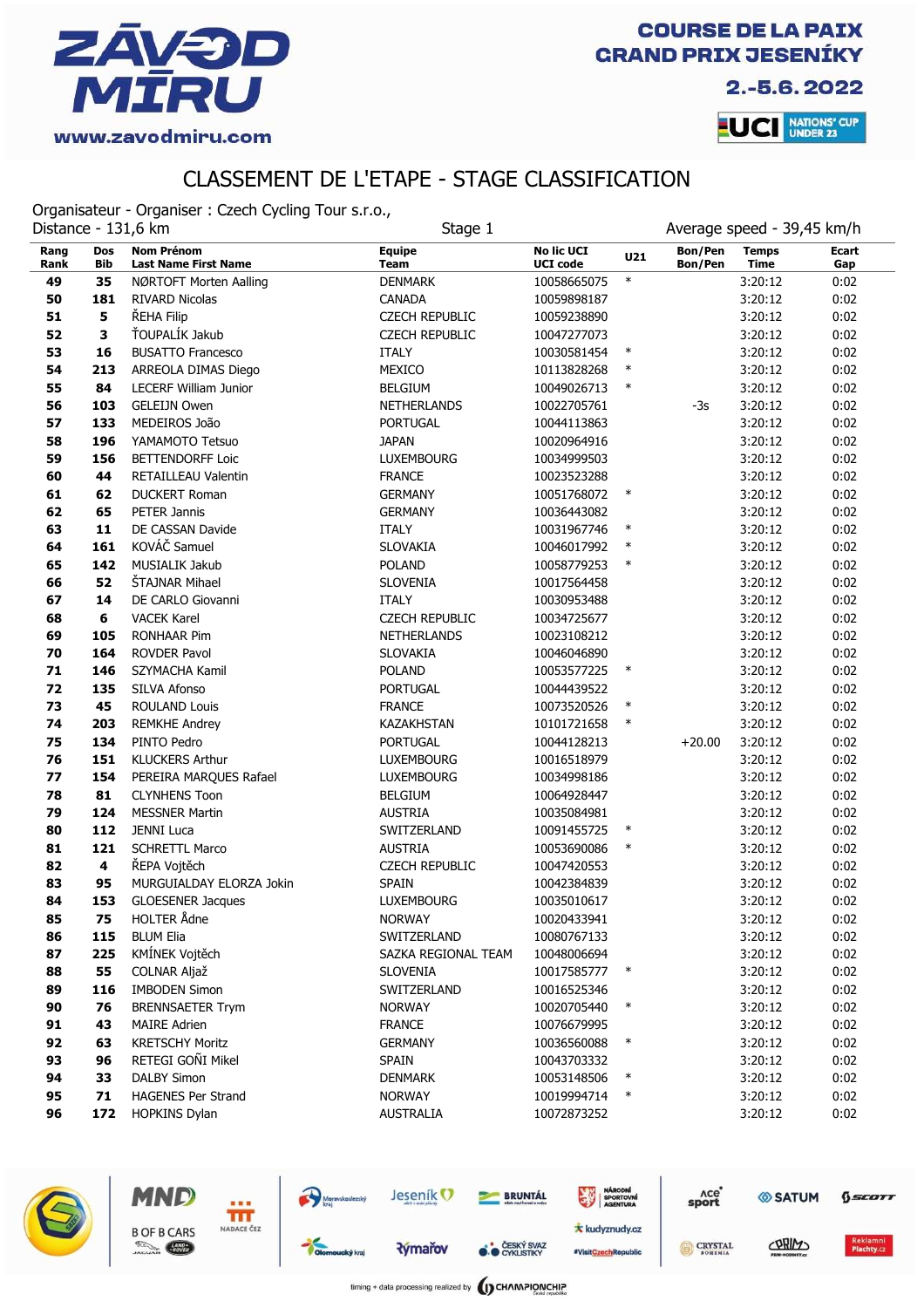

2.-5.6.2022



### CLASSEMENT DE L'ETAPE - STAGE CLASSIFICATION

Organisateur - Organiser : Czech Cycling Tour s.r.o.,

|                        | Average speed - 39,45 km/h<br>Distance - 131,6 km<br>Stage 1 |                                                  |                              |                                      |        |                           |                             |              |
|------------------------|--------------------------------------------------------------|--------------------------------------------------|------------------------------|--------------------------------------|--------|---------------------------|-----------------------------|--------------|
| Rang<br>Rank           | <b>Dos</b><br>Bib                                            | <b>Nom Prénom</b><br><b>Last Name First Name</b> | <b>Equipe</b><br><b>Team</b> | <b>No lic UCI</b><br><b>UCI code</b> | U21    | Bon/Pen<br><b>Bon/Pen</b> | <b>Temps</b><br><b>Time</b> | Ecart<br>Gap |
| 97                     | 32                                                           | <b>LEVY William Blume</b>                        | <b>DENMARK</b>               | 10036120457                          |        |                           | 3:20:12                     | 0:02         |
| 98                     | 193                                                          | <b>TERADA Yoshiki</b>                            | <b>JAPAN</b>                 | 10020895400                          | $\ast$ |                           | 3:20:12                     | 0:02         |
| 99                     | 92                                                           | COBO CAYON Ivan                                  | <b>SPAIN</b>                 | 10023565122                          |        |                           | 3:20:12                     | 0:02         |
| 100                    | 123                                                          | <b>TICHLER Thomas</b>                            | <b>AUSTRIA</b>               | 10059827257                          |        |                           | 3:20:12                     | 0:02         |
| 101                    | 182                                                          | <b>COWAN Quentin</b>                             | <b>CANADA</b>                | 10061759173                          | $\ast$ |                           | 3:20:27                     | 0:17         |
| 102                    | 226                                                          | <b>VOLTR Martin</b>                              | SAZKA REGIONAL TEAM          | 10047373366                          |        |                           | 3:20:27                     | 0:17         |
| 103                    | 144                                                          | <b>BIENIEK Damian</b>                            | <b>POLAND</b>                | 10053443748                          |        |                           | 3:20:27                     | 0:17         |
| 104                    | 34                                                           | ANDRESEN Tobias Lund                             | <b>DENMARK</b>               | 10048292745                          | $\ast$ |                           | 3:20:31                     | 0:21         |
| 105                    | 195                                                          | YAMADA Takumi                                    | <b>JAPAN</b>                 | 10082957818                          |        |                           | 3:20:35                     | 0:25         |
| 106                    | 72                                                           | EDVARDSEN-FREDHEIM Stian                         | <b>NORWAY</b>                | 10112204732                          | $\ast$ |                           | 3:20:37                     | 0:27         |
| 107                    | 183                                                          | <b>SCHELLENBERG Thomas</b>                       | <b>CANADA</b>                | 10051240535                          |        |                           | 3:21:04                     | 0:54         |
| 108                    | 204                                                          | STRELNIKOV Yegor                                 | KAZAKHSTAN                   | 10101834018                          | $\ast$ |                           | 3:21:09                     | 0:59         |
| 109                    | 215                                                          | ZAVALA PANTOJA Leonardo Rafael                   | MEXICO                       | 10089545835                          |        |                           | 3:22:11                     | 2:01         |
| 110                    | 201                                                          | SLAMZHANOV Orken                                 | KAZAKHSTAN                   | 10083182130                          |        |                           | 3:23:51                     | 3:41         |
| 111                    | 104                                                          | <b>LEIJNSE Enzo</b>                              | NETHERLANDS                  | 10022706468                          |        | $-1s$                     | 3:25:21                     | 5:11         |
| 112                    | 24                                                           | NILSSON-JULIEN Oscar                             | <b>GREAT BRITAIN</b>         | 10050527684                          | $\ast$ |                           | 3:27:37                     | 7:27         |
| 113                    | 175                                                          | <b>TURNBULL Carter</b>                           | <b>AUSTRALIA</b>             | 10055222080                          |        |                           | 3:27:37                     | 7:27         |
| 114                    | 145                                                          | PAPIERSKI Damian                                 | <b>POLAND</b>                | 10015328408                          |        |                           | 3:30:40                     | 10:30        |
| 115                    | 53                                                           | <b>JEROMEL Vid</b>                               | SLOVENIA                     | 10017580626                          | $\ast$ |                           | 3:30:40                     | 10:30        |
| 116                    | 125                                                          | <b>HOFBAUER Philipp</b>                          | <b>AUSTRIA</b>               | 10035028300                          | $\ast$ |                           | 3:30:40                     | 10:30        |
| 117                    | 221                                                          | FIALA Matyáš                                     | SAZKA REGIONAL TEAM          | 10092747542                          | $\ast$ |                           | 3:30:40                     | 10:30        |
| 118                    | 136                                                          | FERNANDES Fábio                                  | <b>PORTUGAL</b>              | 10045289179                          | $\ast$ |                           | 3:32:01                     | 11:51        |
| 119                    | 171                                                          | <b>GEORGE Dylan</b>                              | <b>AUSTRALIA</b>             | 10043855195                          | $\ast$ |                           | 3:32:01                     | 11:51        |
| 120                    | 141                                                          | SEDZIELEWSKI Michał                              | <b>POLAND</b>                | 10055125585                          | $\ast$ |                           | 3:32:01                     | 11:51        |
| 121                    | 216                                                          | ESCARCEGA MENDIZABAL Jose Antonio                | MEXICO                       | 10092807257                          | $\ast$ | $+20.00$                  | 3:32:01                     | 11:51        |
| 122                    | 56                                                           | HRIBAR Jernej                                    | <b>SLOVENIA</b>              | 10017564559                          | $\ast$ |                           | 3:32:01                     | 11:51        |
| 123                    | 152                                                          | URY Noé                                          | <b>LUXEMBOURG</b>            | 10035004048                          | $\ast$ |                           | 3:32:01                     | 11:51        |
| 124                    | 61                                                           | <b>ABT Cedric</b>                                | <b>GERMANY</b>               | 10051829912                          | $\ast$ |                           | 3:32:01                     | 11:51        |
| 125                    | 202                                                          | PRONSKIY Daniil                                  | <b>KAZAKHSTAN</b>            | 10036106010                          |        |                           | 3:32:01                     | 11:51        |
| 126                    | 165                                                          | FOLTÁN Adam                                      | SLOVAKIA                     | 10046019309                          |        |                           | 3:32:16                     | 12:06        |
| 127                    | 184                                                          | <b>INKSTER Eric</b>                              | <b>CANADA</b>                | 10049185650                          |        |                           | 3:36:46                     | 16:36        |
| 128                    | 185                                                          | JACOB Philippe                                   | <b>CANADA</b>                | 10061676927                          | $\ast$ |                           | 3:36:46                     | 16:36        |
| 129                    | 222                                                          | DOSTÁL Václav                                    | SAZKA REGIONAL TEAM          | 10047286672                          | $\ast$ |                           | 3:36:46                     | 16:36        |
| 130                    | 192                                                          | KAWASAKI Miori                                   | <b>JAPAN</b>                 | 10063225489                          |        |                           | 3:37:19                     | 17:09        |
| 131                    | 163                                                          | LOHINSKÝ Filip                                   | SLOVAKIA                     | 10046044163                          | $\ast$ | $-2s$                     | 3:39:18                     | 19:08        |
| 132                    | 162                                                          | <b>TUKA Samuel</b>                               | <b>SLOVAKIA</b>              | 10083124132                          | $\ast$ |                           | 3:39:18                     | 19:08        |
| 133                    | 214                                                          | RUVALCABA REYES David                            | MEXICO                       | 10089274033                          | $\ast$ |                           | 3:39:21                     | 19:11        |
| 134                    | 21                                                           | GIDDINGS Joshua                                  | <b>GREAT BRITAIN</b>         | 10052763637                          | $\ast$ |                           | 3:39:23                     | 19:13        |
| <b>OTL</b>             | 223                                                          | JINDŘICH Pavel                                   | SAZKA REGIONAL TEAM          | 10046370125                          | $\ast$ |                           | 3:54:41                     | 34:31        |
| <b>OTL</b>             | 206                                                          | ZHAPARULY Bauyrzhan                              | KAZAKHSTAN                   | 10084250746                          | $\ast$ |                           |                             |              |
| <b>Withdrawals (2)</b> |                                                              |                                                  |                              |                                      |        |                           |                             |              |
| <b>DNF</b>             | 205                                                          | DOSTIYEV Ilkhan                                  | KAZAKHSTAN                   | 10089388110                          | $\ast$ |                           | <b>DNF</b>                  |              |
| <b>DNF</b>             |                                                              | 126 PUTZ Sebastian                               | <b>AUSTRIA</b>               | 10108088494                          | $\ast$ |                           | <b>DNF</b>                  |              |

Starters: 138 | Ranked: 136 | Withdrawals: 2 | Outside time limit: 2

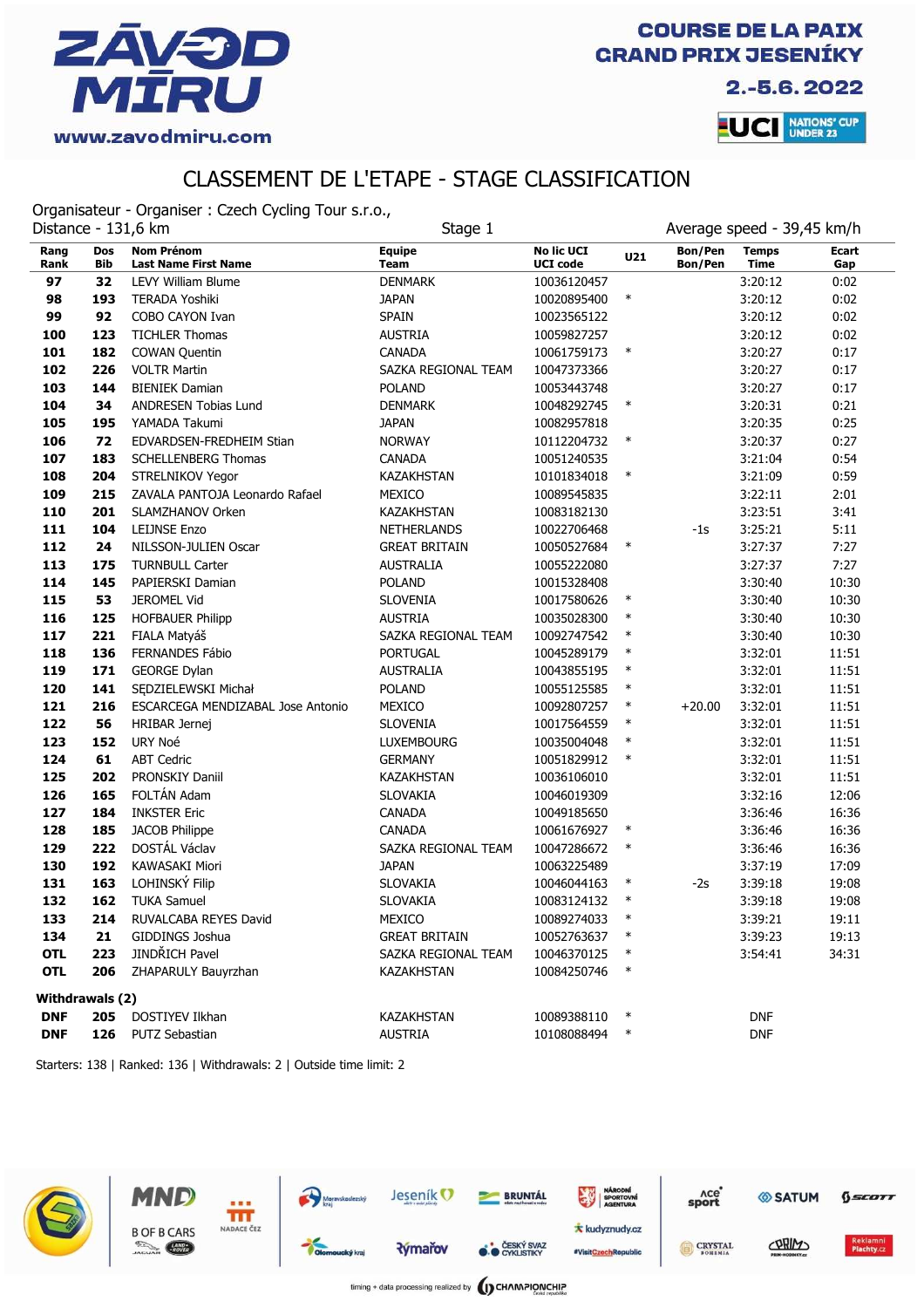

2.-5.6.2022

**LUCI** NATIONS' CUP

# CLASSEMENT GENERAL - GENERAL CLASSIFICATION

Organisateur - Organiser : Czech Cycling Tour s.r.o.,

|              | Distance - 134,97 km |                                                  | After Stage 1                | Average speed - 39,64 km/h           |                             |              |
|--------------|----------------------|--------------------------------------------------|------------------------------|--------------------------------------|-----------------------------|--------------|
| Rang<br>Rank | <b>Dos</b><br>Bib    | <b>Nom Prénom</b><br><b>Last Name First Name</b> | <b>Equipe</b><br><b>Team</b> | <b>No lic UCI</b><br><b>UCI code</b> | <b>Temps</b><br><b>Time</b> | Ecart<br>Gap |
| 1            | $\mathbf{2}$         | <b>BITTNER Pavel</b>                             | <b>CZECH REPUBLIC</b>        | 10046718517                          | 3:24:17                     | $\equiv$     |
| 2            | 36                   | CHANGIZI Sebastian Kolze                         | <b>DENMARK</b>               | 10051106452                          | 3:24:18                     | 0:01         |
| 3            | 26                   | <b>WATSON Samuel</b>                             | <b>GREAT BRITAIN</b>         | 10023867842                          | 3:24:18                     | 0:01         |
| 4            | $\mathbf{1}$         | <b>VACEK Mathias</b>                             | <b>CZECH REPUBLIC</b>        | 10047299507                          | 3:24:23                     | 0:06         |
| 5            | 86                   | VAN EETVELT Lennert                              | <b>BELGIUM</b>               | 10064945322                          | 3:24:23                     | 0:06         |
| 6            | 113                  | <b>CHRISTEN Fabio</b>                            | SWITZERLAND                  | 10046239173                          | 3:24:24                     | 0:07         |
| 7            | 31                   | MADSEN Jacob Hindsgaul                           | <b>DENMARK</b>               | 10046120753                          | 3:24:24                     | 0:07         |
| 8            | 105                  | <b>RONHAAR Pim</b>                               | <b>NETHERLANDS</b>           | 10023108212                          | 3:24:25                     | 0:08         |
| 9            | 66                   | <b>UHLIG Henri</b>                               | <b>GERMANY</b>               | 10036355479                          | 3:24:25                     | 0:08         |
| 10           | 166                  | KUBIŠ Lukáš                                      | <b>SLOVAKIA</b>              | 10023479135                          | 3:24:26                     | 0:09         |
| 11           | 101                  | VAN BELLE Loe                                    | <b>NETHERLANDS</b>           | 10023337170                          | 3:24:26                     | 0:09         |
| 12           | 85                   | <b>ORINS Robin</b>                               | <b>BELGIUM</b>               | 10064977149                          | 3:24:26                     | 0:09         |
| 13           | 22                   | <b>DONALDSON Robert</b>                          | <b>GREAT BRITAIN</b>         | 10064123852                          | 3:24:26                     | 0:09         |
| 14           | 173                  | <b>DINHAM Matthew</b>                            | <b>AUSTRALIA</b>             | 10049207171                          | 3:24:26                     | 0:09         |
| 15           | 75                   | <b>HOLTER Ådne</b>                               | <b>NORWAY</b>                | 10020433941                          | 3:24:27                     | 0:10         |
| 16           | 102                  | DEL GROSSO Tibor                                 | <b>NETHERLANDS</b>           | 10022812562                          | 3:24:27                     | 0:10         |
| 17           | 73                   | <b>GUDMESTAD Tord</b>                            | <b>NORWAY</b>                | 10019666227                          | 3:24:27                     | 0:10         |
| 18           | 121                  | <b>SCHRETTL Marco</b>                            | <b>AUSTRIA</b>               | 10053690086                          | 3:24:27                     | 0:10         |
| 19           | 64                   | <b>LINDNER Tom</b>                               | <b>GERMANY</b>               | 10036323450                          | 3:24:28                     | 0:11         |
| 20           | 44                   | RETAILLEAU Valentin                              | <b>FRANCE</b>                | 10023523288                          | 3:24:29                     | 0:12         |
| 21           | 176                  | PLOWRIGHT Jensen                                 | <b>AUSTRALIA</b>             | 10055348180                          | 3:24:29                     | 0:12         |
| 22           | 41                   | M. COSTIOU Ewen                                  | <b>FRANCE</b>                | 10070995694                          | 3:24:29                     | 0:12         |
| 23           | 12                   | <b>GERMANI Lorenzo</b>                           | <b>ITALY</b>                 | 10029194354                          | 3:24:29                     | 0:12         |
| 24           | 5                    | ŘEHA Filip                                       | <b>CZECH REPUBLIC</b>        | 10059238890                          | 3:24:29                     | 0:12         |
| 25           | 156                  | <b>BETTENDORFF Loic</b>                          | <b>LUXEMBOURG</b>            | 10034999503                          | 3:24:29                     | 0:12         |
| 26           | 106                  | VAN SINTMAARTENSDIJK Roel                        | <b>NETHERLANDS</b>           | 10022718592                          | 3:24:29                     | 0:12         |
| 27           | 32                   | <b>LEVY William Blume</b>                        | <b>DENMARK</b>               | 10036120457                          | 3:24:30                     | 0:13         |
| 28           | 71                   | <b>HAGENES Per Strand</b>                        | <b>NORWAY</b>                | 10019994714                          | 3:24:30                     | 0:13         |
| 29           | 174                  | PORTER Rudy                                      | <b>AUSTRALIA</b>             | 10055222282                          | 3:24:30                     | 0:13         |
| 30           | 63                   | <b>KRETSCHY Moritz</b>                           | <b>GERMANY</b>               | 10036560088                          | 3:24:30                     | 0:13         |
| 31           | 103                  | <b>GELEIJN Owen</b>                              | NETHERLANDS                  | 10022705761                          | 3:24:30                     | 0:13         |
| 32           | 83                   | DE POOTER Dries                                  | <b>BELGIUM</b>               | 10065004229                          | 3:24:30                     | 0:13         |
| 33           | 46                   | <b>VERCHER Mattéo</b>                            | <b>FRANCE</b>                | 10067842790                          | 3:24:30                     | 0:13         |
| 34           | 151                  | <b>KLUCKERS Arthur</b>                           | <b>LUXEMBOURG</b>            | 10016518979                          | 3:24:30                     | 0:13         |
| 35           | 23                   | ROOTKIN-GRAY Jack                                | <b>GREAT BRITAIN</b>         | 10062195067                          | 3:24:30                     | 0:13         |
| 36           | 51                   | SKOK Anže                                        | SLOVENIA                     | 10017653778                          | 3:24:30                     | 0:13         |
| 37           | 91                   | BARRENETXEA GOLZARRI Jon                         | <b>SPAIN</b>                 | 10040454741                          | 3:24:31                     | 0:14         |
| 38           | 25                   | <b>WOOD Harrison</b>                             | <b>GREAT BRITAIN</b>         | 10023853694                          | 3:24:31                     | 0:14         |
| 39           | 11                   | DE CASSAN Davide                                 | <b>ITALY</b>                 | 10031967746                          | 3:24:31                     | 0:14         |
| 40           | 111                  | <b>TENDON Arnaud</b>                             | SWITZERLAND                  | 10046240284                          | 3:24:32                     | 0:15         |
| 41           | 42                   | DEGACHE Théo                                     | <b>FRANCE</b>                | 10068081856                          | 3:24:32                     | 0:15         |
| 42           | 16                   | <b>BUSATTO Francesco</b>                         | ITALY                        | 10030581454                          | 3:24:32                     | 0:15         |
| 43           | 164                  | ROVDER Pavol                                     | <b>SLOVAKIA</b>              | 10046046890                          | 3:24:32                     | 0:15         |
| 44           | 172                  | <b>HOPKINS Dylan</b>                             | <b>AUSTRALIA</b>             | 10072873252                          | 3:24:32                     | 0:15         |
| 45           | 115                  | <b>BLUM Elia</b>                                 | SWITZERLAND                  | 10080767133                          | 3:24:32                     | 0:15         |
| 46           | 15                   | GUZZO Federico                                   | <b>ITALY</b>                 | 10029262254                          | 3:24:32                     | 0:15         |
| 47           | 132                  | SILVA Pedro                                      | <b>PORTUGAL</b>              | 10044833178                          | 3:24:32                     | 0:15         |
| 48           | 74                   | TJØTTA Martin                                    | <b>NORWAY</b>                | 10019553463                          | 3:24:33                     | 0:16         |



Ħř NADACE ČEZ

MND

**B OF B CARS** 

**County** 

Jeseník<sup>O</sup> Moravskoslezský



**O ČESKÝ SVAZ** 

NÁRODNÍ<br>SPORTOVNÍ **\*** kudyznudy.cz

#VisitCzechRepublic

6

| <b>Ace</b><br>sport |                                             | $0$ <i>scor</i> |
|---------------------|---------------------------------------------|-----------------|
| <b>CRYSTAL</b>      | CORINS                                      | <b>Reklamn</b>  |
| <b>ROBEMIA</b>      | <b>BURGHAM - AN ID ID IN ANTIAC - - - -</b> | Plachty.c       |

÷

**Rýmařov**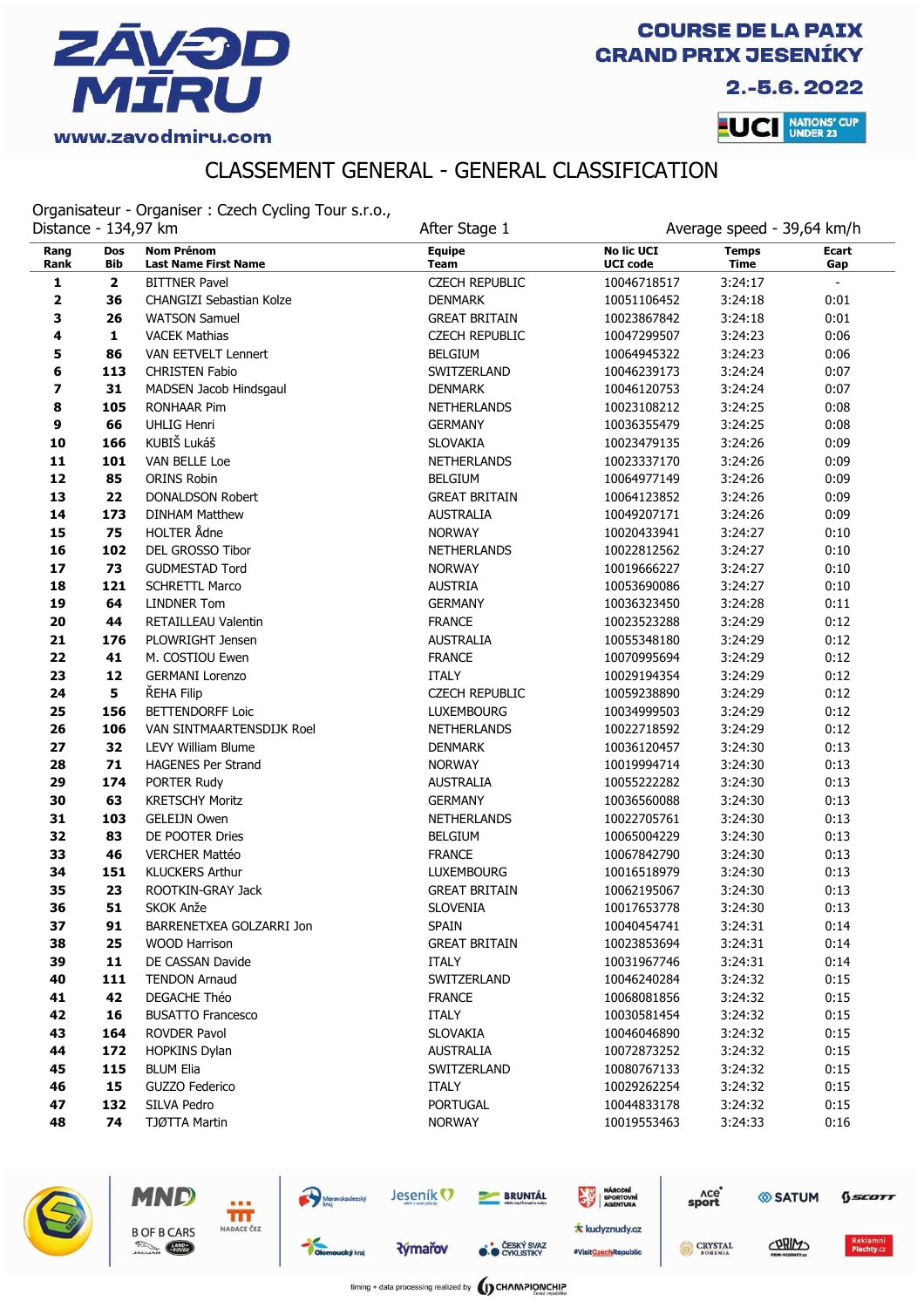

2.-5.6.2022

**LUCI** NATIONS' CUP

# CLASSEMENT GENERAL - GENERAL CLASSIFICATION

Organisateur - Organiser : Czech Cycling Tour s.r.o.,

| Distance - 134,97 km |                         | organisatedi - Organiser . Czech cycling Tour S.R.O., | After Stage 1                |                                      | Average speed - 39,64 km/h  |              |
|----------------------|-------------------------|-------------------------------------------------------|------------------------------|--------------------------------------|-----------------------------|--------------|
| Rang<br>Rank         | Dos<br>Bib              | <b>Nom Prénom</b><br><b>Last Name First Name</b>      | <b>Equipe</b><br><b>Team</b> | <b>No lic UCI</b><br><b>UCI</b> code | <b>Temps</b><br><b>Time</b> | Ecart<br>Gap |
| 49                   | 225                     | KMÍNEK Vojtěch                                        | SAZKA REGIONAL TEAM          | 10048006694                          | 3:24:33                     | 0:16         |
| 50                   | 155                     | PRIES Cédric                                          | <b>LUXEMBOURG</b>            | 10016519181                          | 3:24:34                     | 0:17         |
| 51                   | 84                      | <b>LECERF William Junior</b>                          | <b>BELGIUM</b>               | 10049026713                          | 3:24:34                     | 0:17         |
| 52                   | 13                      | PIGANZOLI Davide                                      | <b>ITALY</b>                 | 10029210926                          | 3:24:34                     | 0:17         |
| 53                   | 81                      | <b>CLYNHENS Toon</b>                                  | <b>BELGIUM</b>               | 10064928447                          | 3:24:34                     | 0:17         |
| 54                   | 82                      | <b>CRAPS Lars</b>                                     | <b>BELGIUM</b>               | 10064954921                          | 3:24:34                     | 0:17         |
| 55                   | 122                     | STEININGER Fabian                                     | <b>AUSTRIA</b>               | 10035027185                          | 3:24:35                     | 0:18         |
| 56                   | 43                      | <b>MAIRE Adrien</b>                                   | <b>FRANCE</b>                | 10076679995                          | 3:24:35                     | 0:18         |
| 57                   | $\overline{\mathbf{4}}$ | ŘEPA Vojtěch                                          | <b>CZECH REPUBLIC</b>        | 10047420553                          | 3:24:36                     | 0:19         |
| 58                   | 33                      | <b>DALBY Simon</b>                                    | <b>DENMARK</b>               | 10053148506                          | 3:24:36                     | 0:19         |
| 59                   | 112                     | <b>JENNI Luca</b>                                     | SWITZERLAND                  | 10091455725                          | 3:24:36                     | 0:19         |
| 60                   | 65                      | PETER Jannis                                          | <b>GERMANY</b>               | 10036443082                          | 3:24:37                     | 0:20         |
| 61                   | 135                     | SILVA Afonso                                          | <b>PORTUGAL</b>              | 10044439522                          | 3:24:37                     | 0:20         |
| 62                   | 3                       | ŤOUPALÍK Jakub                                        | <b>CZECH REPUBLIC</b>        | 10047277073                          | 3:24:37                     | 0:20         |
| 63                   | 143                     | POMORSKI Michał                                       | <b>POLAND</b>                | 10059389141                          | 3:24:37                     | 0:20         |
| 64                   | 196                     | YAMAMOTO Tetsuo                                       | <b>JAPAN</b>                 | 10020964916                          | 3:24:37                     | 0:20         |
| 65                   | 212                     | <b>GARCIA TREJO Carlos Alfonso</b>                    | MEXICO                       | 10089970312                          | 3:24:38                     | 0:21         |
| 66                   | 181                     | <b>RIVARD Nicolas</b>                                 | <b>CANADA</b>                | 10059898187                          | 3:24:38                     | 0:21         |
| 67                   | 52                      | ŠTAJNAR Mihael                                        | <b>SLOVENIA</b>              | 10017564458                          | 3:24:38                     | 0:21         |
| 68                   | 203                     | <b>REMKHE Andrey</b>                                  | <b>KAZAKHSTAN</b>            | 10101721658                          | 3:24:39                     | 0:22         |
| 69                   | 95                      | MURGUIALDAY ELORZA Jokin                              | <b>SPAIN</b>                 | 10042384839                          | 3:24:39                     | 0:22         |
| 70                   | 123                     | <b>TICHLER Thomas</b>                                 | <b>AUSTRIA</b>               | 10059827257                          | 3:24:39                     | 0:22         |
| 71                   | 76                      | <b>BRENNSAETER Trym</b>                               | <b>NORWAY</b>                | 10020705440                          | 3:24:39                     | 0:22         |
| 72                   | 14                      | DE CARLO Giovanni                                     | <b>ITALY</b>                 | 10030953488                          | 3:24:39                     | 0:22         |
| 73                   | 6                       | <b>VACEK Karel</b>                                    | <b>CZECH REPUBLIC</b>        | 10034725677                          | 3:24:39                     | 0:22         |
| 74                   | 54                      | <b>GLIVAR Gal</b>                                     | <b>SLOVENIA</b>              | 10017587902                          | 3:24:40                     | 0:23         |
| 75                   | 116                     | <b>IMBODEN Simon</b>                                  | SWITZERLAND                  | 10016525346                          | 3:24:40                     | 0:23         |
| 76                   | 161                     | KOVÁČ Samuel                                          | <b>SLOVAKIA</b>              | 10046017992                          | 3:24:40                     | 0:23         |
| 77                   | 154                     | PEREIRA MARQUES Rafael                                | <b>LUXEMBOURG</b>            | 10034998186                          | 3:24:41                     | 0:24         |
| 78                   | 131                     | GONÇALVES Hélder                                      | <b>PORTUGAL</b>              | 10044635239                          | 3:24:41                     | 0:24         |
| 79                   | 153                     | <b>GLOESENER Jacques</b>                              | <b>LUXEMBOURG</b>            | 10035010617                          | 3:24:41                     | 0:24         |
| 80                   | 124                     | <b>MESSNER Martin</b>                                 | <b>AUSTRIA</b>               | 10035084981                          | 3:24:42                     | 0:25         |
| 81                   | 94                      | FRANCO GONZALEZ Alejandro                             | <b>SPAIN</b>                 | 10041869123                          | 3:24:42                     | 0:25         |
| 82                   | 55                      | COLNAR Aljaž                                          | <b>SLOVENIA</b>              | 10017585777                          | 3:24:42                     | 0:25         |
| 83                   | 146                     | SZYMACHA Kamil                                        | <b>POLAND</b>                | 10053577225                          | 3:24:42                     | 0:25         |
| 84                   | 211                     | DEL TORO ROMERO Isaac                                 | MEXICO                       | 10089274841                          | 3:24:43                     | 0:26         |
| 85                   | 133                     | MEDEIROS João                                         | <b>PORTUGAL</b>              | 10044113863                          | 3:24:43                     | 0:26         |
| 86                   | 93                      | FAURA ASENSIO Jose Luis                               | <b>SPAIN</b>                 | 10040906500                          | 3:24:43                     | 0:26         |
| 87                   | 62                      | <b>DUCKERT Roman</b>                                  | <b>GERMANY</b>               | 10051768072                          | 3:24:44                     | 0:27         |
| 88                   | 96                      | RETEGI GOÑI Mikel                                     | <b>SPAIN</b>                 | 10043703332                          | 3:24:44                     | 0:27         |
| 89                   | 193                     | TERADA Yoshiki                                        | <b>JAPAN</b>                 | 10020895400                          | 3:24:46                     | 0:29         |
| 90                   | 34                      | ANDRESEN Tobias Lund                                  | <b>DENMARK</b>               | 10048292745                          | 3:24:46                     | 0:29         |
| 91                   | 45                      | <b>ROULAND Louis</b>                                  | <b>FRANCE</b>                | 10073520526                          | 3:24:46                     | 0:29         |
| 92                   | 194                     | <b>TSUDA Yugi</b>                                     | <b>JAPAN</b>                 | 10020918537                          | 3:24:48                     | 0:31         |
| 93                   | 213                     | ARREOLA DIMAS Diego                                   | MEXICO                       | 10113828268                          | 3:24:48                     | 0:31         |
| 94                   | 92                      | COBO CAYON Ivan                                       | <b>SPAIN</b>                 | 10023565122                          | 3:24:49                     | 0:32         |
| 95                   | 142                     | MUSIALIK Jakub                                        | <b>POLAND</b>                | 10058779253                          | 3:24:50                     | 0:33         |
| 96                   | 182                     | <b>COWAN Quentin</b>                                  | CANADA                       | 10061759173                          | 3:24:52                     | 0:35         |



MND

**B OF B CARS** 

**County** 

Ħř NADACE ČEZ

**Rýmařov** 

Moravskoslezský

**CESKÝ SVAZ** 

**BRUNTÁL** 

**\*** kudyznudy.cz #VisitCzechRepublic

NÁRODNÍ<br>SPORTOVNÍ

| лсе<br>sport   | <b><i><b>SATUM</b></i></b> | GSCOTT            |
|----------------|----------------------------|-------------------|
| <b>CRYSTAL</b> | CABINS                     | <b>Reklamni</b>   |
| <b>BOHEMIA</b> | <b>BRIM-MODIMEYAY</b>      | <b>Plachty.cz</b> |

timing + data processing realized by **(I) CHAMPIONCHIP** 

Jeseník<sup>O</sup>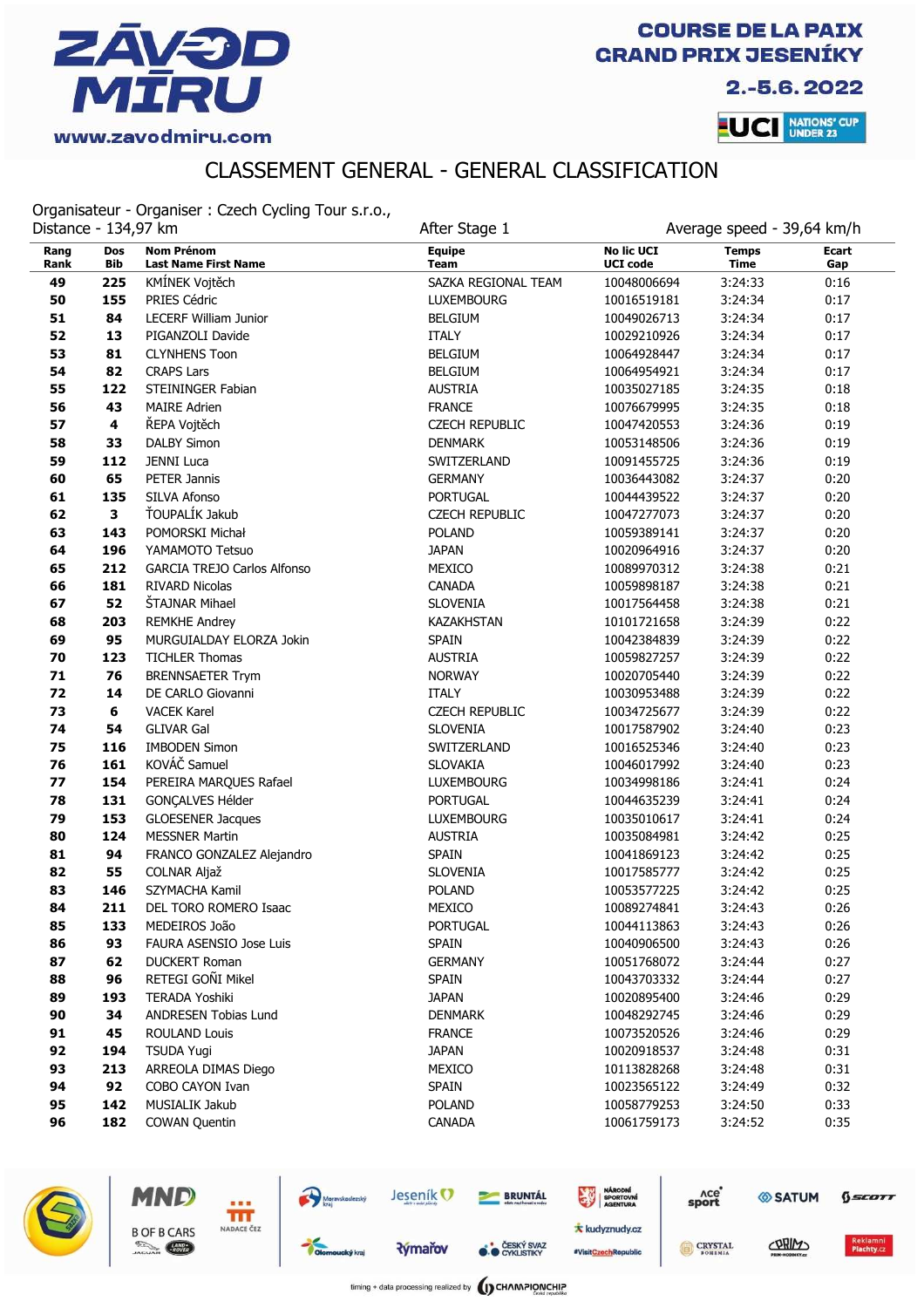

2.-5.6.2022

**LUCI** NATIONS' CUP

# CLASSEMENT GENERAL - GENERAL CLASSIFICATION

Organisateur - Organiser : Czech Cycling Tour s.r.o.,

| Distance - 134,97 km |            |                                                  | After Stage 1                | Average speed - 39,64 km/h           |                             |              |
|----------------------|------------|--------------------------------------------------|------------------------------|--------------------------------------|-----------------------------|--------------|
| Rang<br>Rank         | Dos<br>Bib | <b>Nom Prénom</b><br><b>Last Name First Name</b> | <b>Equipe</b><br><b>Team</b> | <b>No lic UCI</b><br><b>UCI code</b> | <b>Temps</b><br><b>Time</b> | Ecart<br>Gap |
| 97                   | 191        | FUKUDA Yoshiaki                                  | <b>JAPAN</b>                 | 10020804763                          | 3:24:53                     | 0:36         |
| 98                   | 144        | <b>BIENIEK Damian</b>                            | <b>POLAND</b>                | 10053443748                          | 3:24:55                     | 0:38         |
| 99                   | 226        | <b>VOLTR Martin</b>                              | SAZKA REGIONAL TEAM          | 10047373366                          | 3:24:57                     | 0:40         |
| 100                  | 224        | ŘÍMAN Jakub                                      | SAZKA REGIONAL TEAM          | 10023478933                          | 3:24:58                     | 0:41         |
| 101                  | 72         | EDVARDSEN-FREDHEIM Stian                         | <b>NORWAY</b>                | 10112204732                          | 3:24:58                     | 0:41         |
| 102                  | 134        | PINTO Pedro                                      | <b>PORTUGAL</b>              | 10044128213                          | 3:25:00                     | 0:43         |
| 103                  | 35         | NØRTOFT Morten Aalling                           | <b>DENMARK</b>               | 10058665075                          | 3:25:06                     | 0:49         |
| 104                  | 195        | YAMADA Takumi                                    | <b>JAPAN</b>                 | 10082957818                          | 3:25:13                     | 0:56         |
| 105                  | 183        | <b>SCHELLENBERG Thomas</b>                       | CANADA                       | 10051240535                          | 3:25:23                     | 1:06         |
| 106                  | 204        | <b>STRELNIKOV Yegor</b>                          | <b>KAZAKHSTAN</b>            | 10101834018                          | 3:25:44                     | 1:27         |
| 107                  | 114        | <b>BRUN Nils</b>                                 | SWITZERLAND                  | 10016561419                          | 3:26:26                     | 2:09         |
| 108                  | 215        | ZAVALA PANTOJA Leonardo Rafael                   | MEXICO                       | 10089545835                          | 3:26:52                     | 2:35         |
| 109                  | 186        | LA GRENADE Jeremie                               | <b>CANADA</b>                | 10060613664                          | 3:27:08                     | 2:51         |
| 110                  | 201        | SLAMZHANOV Orken                                 | <b>KAZAKHSTAN</b>            | 10083182130                          | 3:28:17                     | 4:00         |
| 111                  | 104        | <b>LEIJNSE Enzo</b>                              | <b>NETHERLANDS</b>           | 10022706468                          | 3:29:34                     | 5:17         |
| 112                  | 24         | NILSSON-JULIEN Oscar                             | <b>GREAT BRITAIN</b>         | 10050527684                          | 3:31:52                     | 7:35         |
| 113                  | 175        | <b>TURNBULL Carter</b>                           | <b>AUSTRALIA</b>             | 10055222080                          | 3:32:05                     | 7:48         |
| 114                  | 221        | FIALA Matyáš                                     | SAZKA REGIONAL TEAM          | 10092747542                          | 3:35:08                     | 10:51        |
| 115                  | 145        | PAPIERSKI Damian                                 | <b>POLAND</b>                | 10015328408                          | 3:35:09                     | 10:52        |
| 116                  | 125        | <b>HOFBAUER Philipp</b>                          | <b>AUSTRIA</b>               | 10035028300                          | 3:35:12                     | 10:55        |
| 117                  | 53         | <b>JEROMEL Vid</b>                               | <b>SLOVENIA</b>              | 10017580626                          | 3:35:15                     | 10:58        |
| 118                  | 171        | <b>GEORGE Dylan</b>                              | <b>AUSTRALIA</b>             | 10043855195                          | 3:36:17                     | 12:00        |
| 119                  | 61         | <b>ABT Cedric</b>                                | <b>GERMANY</b>               | 10051829912                          | 3:36:30                     | 12:13        |
| 120                  | 202        | PRONSKIY Daniil                                  | KAZAKHSTAN                   | 10036106010                          | 3:36:31                     | 12:14        |
| 121                  | 165        | FOLTÁN Adam                                      | <b>SLOVAKIA</b>              | 10046019309                          | 3:36:33                     | 12:16        |
| 122                  | 152        | URY Noé                                          | <b>LUXEMBOURG</b>            | 10035004048                          | 3:36:34                     | 12:17        |
| 123                  | 136        | FERNANDES Fábio                                  | <b>PORTUGAL</b>              | 10045289179                          | 3:36:35                     | 12:18        |
| 124                  | 56         | HRIBAR Jernej                                    | <b>SLOVENIA</b>              | 10017564559                          | 3:36:36                     | 12:19        |
| 125                  | 141        | SEDZIELEWSKI Michał                              | <b>POLAND</b>                | 10055125585                          | 3:36:40                     | 12:23        |
| 126                  | 216        | ESCARCEGA MENDIZABAL Jose Antonio                | MEXICO                       | 10092807257                          | 3:36:59                     | 12:42        |
| 127                  | 185        | <b>JACOB Philippe</b>                            | CANADA                       | 10061676927                          | 3:41:07                     | 16:50        |
| 128                  | 184        | <b>INKSTER Eric</b>                              | <b>CANADA</b>                | 10049185650                          | 3:41:17                     | 17:00        |
| 129                  | 222        | DOSTÁL Václav                                    | SAZKA REGIONAL TEAM          | 10047286672                          | 3:41:29                     | 17:12        |
| 130                  | 192        | KAWASAKI Miori                                   | <b>JAPAN</b>                 | 10063225489                          | 3:41:54                     | 17:37        |
| 131                  | 21         | GIDDINGS Joshua                                  | <b>GREAT BRITAIN</b>         | 10052763637                          | 3:43:38                     | 19:21        |
| 132                  | 163        | LOHINSKÝ Filip                                   | <b>SLOVAKIA</b>              | 10046044163                          | 3:43:45                     | 19:28        |
| 133                  | 214        | RUVALCABA REYES David                            | MEXICO                       | 10089274033                          | 3:43:48                     | 19:31        |
| 134                  | 162        | <b>TUKA Samuel</b>                               | <b>SLOVAKIA</b>              | 10083124132                          | 3:44:02                     | 19:45        |





MND



**Rýmařov** 



**O ČESKÝ SVAZ** 

#VisitCzechRepublic





 $6$ sco $rr$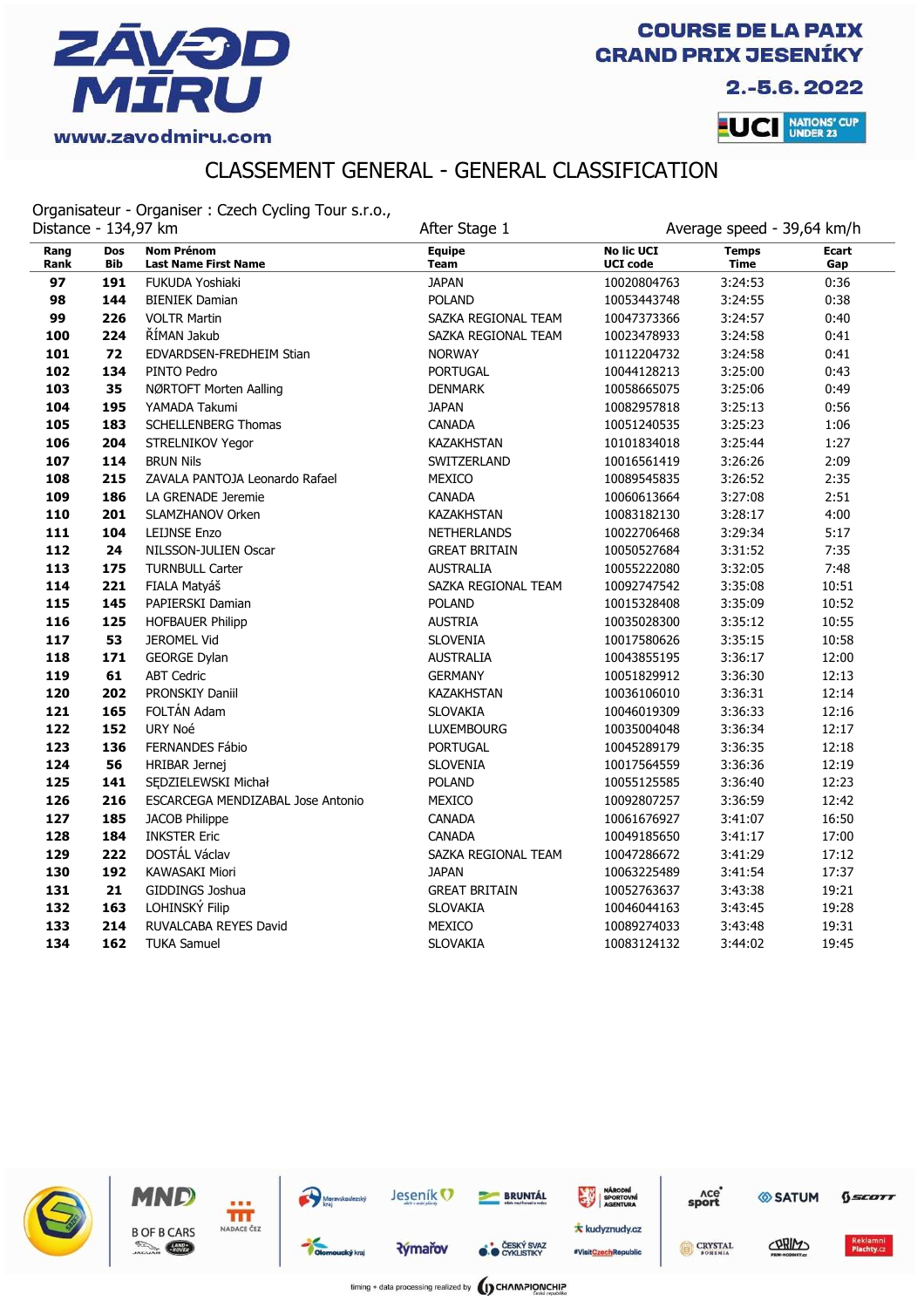

2.-5.6.2022

**LUCI** NATIONS' CUP

# CLASS. GEN. DES JEUNES - BEST YOUNG GEN. CLASS.

Organisateur - Organiser : Czech Cycling Tour s.r.o.,

|              | Distance - 134,97 km |                                                  | After Stage 1                |                                      | Average speed - 39,64 km/h  |                |  |
|--------------|----------------------|--------------------------------------------------|------------------------------|--------------------------------------|-----------------------------|----------------|--|
| Rang<br>Rank | Dos<br><b>Bib</b>    | <b>Nom Prénom</b><br><b>Last Name First Name</b> | <b>Equipe</b><br><b>Team</b> | <b>No lic UCI</b><br><b>UCI code</b> | <b>Temps</b><br><b>Time</b> | Ecart<br>Gap   |  |
| 1            | $\mathbf 2$          | <b>BITTNER Pavel</b>                             | <b>CZECH REPUBLIC</b>        | 10046718517                          | 3:24:17                     | $\blacksquare$ |  |
| 2            | $\mathbf{1}$         | <b>VACEK Mathias</b>                             | <b>CZECH REPUBLIC</b>        | 10047299507                          | 3:24:23                     | 0:06           |  |
| 3            | 113                  | CHRISTEN Fabio                                   | SWITZERLAND                  | 10046239173                          | 3:24:24                     | 0:07           |  |
| 4            | 101                  | VAN BELLE Loe                                    | NETHERLANDS                  | 10023337170                          | 3:24:26                     | 0:09           |  |
| 5            | 85                   | ORINS Robin                                      | <b>BELGIUM</b>               | 10064977149                          | 3:24:26                     | 0:09           |  |
| 6            | 22                   | <b>DONALDSON Robert</b>                          | <b>GREAT BRITAIN</b>         | 10064123852                          | 3:24:26                     | 0:09           |  |
| 7            | 102                  | <b>DEL GROSSO Tibor</b>                          | <b>NETHERLANDS</b>           | 10022812562                          | 3:24:27                     | 0:10           |  |
| 8            | 121                  | <b>SCHRETTL Marco</b>                            | <b>AUSTRIA</b>               | 10053690086                          | 3:24:27                     | 0:10           |  |
| 9            | 41                   | M. COSTIOU Ewen                                  | <b>FRANCE</b>                | 10070995694                          | 3:24:29                     | 0:12           |  |
| 10           | 12                   | <b>GERMANI Lorenzo</b>                           | <b>ITALY</b>                 | 10029194354                          | 3:24:29                     | 0:12           |  |
| 11           | 71                   | <b>HAGENES Per Strand</b>                        | <b>NORWAY</b>                | 10019994714                          | 3:24:30                     | 0:13           |  |
| 12           | 63                   | <b>KRETSCHY Moritz</b>                           | <b>GERMANY</b>               | 10036560088                          | 3:24:30                     | 0:13           |  |
| 13           | 83                   | DE POOTER Dries                                  | <b>BELGIUM</b>               | 10065004229                          | 3:24:30                     | 0:13           |  |
| 14           | 23                   | ROOTKIN-GRAY Jack                                | <b>GREAT BRITAIN</b>         | 10062195067                          | 3:24:30                     | 0:13           |  |
| 15           | 11                   | DE CASSAN Davide                                 | <b>ITALY</b>                 | 10031967746                          | 3:24:31                     | 0:14           |  |
| 16           | 111                  | <b>TENDON Arnaud</b>                             | SWITZERLAND                  | 10046240284                          | 3:24:32                     | 0:15           |  |
| 17           | 16                   | <b>BUSATTO Francesco</b>                         | <b>ITALY</b>                 | 10030581454                          | 3:24:32                     | 0:15           |  |
| 18           | 84                   | <b>LECERF William Junior</b>                     | <b>BELGIUM</b>               | 10049026713                          | 3:24:34                     | 0:17           |  |
| 19           | 13                   | PIGANZOLI Davide                                 | <b>ITALY</b>                 | 10029210926                          | 3:24:34                     | 0:17           |  |
| 20           | 33                   | <b>DALBY Simon</b>                               | <b>DENMARK</b>               | 10053148506                          | 3:24:36                     | 0:19           |  |
| 21           | 112                  | JENNI Luca                                       | SWITZERLAND                  | 10091455725                          | 3:24:36                     | 0:19           |  |
| 22           | 143                  | POMORSKI Michał                                  | <b>POLAND</b>                | 10059389141                          | 3:24:37                     | 0:20           |  |
| 23           | 212                  | GARCIA TREJO Carlos Alfonso                      | MEXICO                       | 10089970312                          | 3:24:38                     | 0:21           |  |
| 24           | 203                  | <b>REMKHE Andrey</b>                             | <b>KAZAKHSTAN</b>            | 10101721658                          | 3:24:39                     | 0:22           |  |
| 25           | 76                   | <b>BRENNSAETER Trym</b>                          | <b>NORWAY</b>                | 10020705440                          | 3:24:39                     | 0:22           |  |
| 26           | 54                   | <b>GLIVAR Gal</b>                                | <b>SLOVENIA</b>              | 10017587902                          | 3:24:40                     | 0:23           |  |
| 27           | 161                  | KOVÁČ Samuel                                     | <b>SLOVAKIA</b>              | 10046017992                          | 3:24:40                     | 0:23           |  |
| 28           | 55                   | COLNAR Aljaž                                     | <b>SLOVENIA</b>              | 10017585777                          | 3:24:42                     | 0:25           |  |
| 29           | 146                  | SZYMACHA Kamil                                   | <b>POLAND</b>                | 10053577225                          | 3:24:42                     | 0:25           |  |
| 30           | 211                  | DEL TORO ROMERO Isaac                            | MEXICO                       | 10089274841                          | 3:24:43                     | 0:26           |  |
| 31           | 62                   | <b>DUCKERT Roman</b>                             | <b>GERMANY</b>               | 10051768072                          | 3:24:44                     | 0:27           |  |
| 32           | 193                  | <b>TERADA Yoshiki</b>                            | <b>JAPAN</b>                 | 10020895400                          | 3:24:46                     | 0:29           |  |
| 33           | 34                   | <b>ANDRESEN Tobias Lund</b>                      | <b>DENMARK</b>               | 10048292745                          | 3:24:46                     | 0:29           |  |
| 34           | 45                   | <b>ROULAND Louis</b>                             | <b>FRANCE</b>                | 10073520526                          | 3:24:46                     | 0:29           |  |
| 35           | 194                  | <b>TSUDA Yugi</b>                                | <b>JAPAN</b>                 | 10020918537                          | 3:24:48                     | 0:31           |  |
| 36           | 213                  | ARREOLA DIMAS Diego                              | MEXICO                       | 10113828268                          | 3:24:48                     | 0:31           |  |
| 37           | 142                  | MUSIALIK Jakub                                   | <b>POLAND</b>                | 10058779253                          | 3:24:50                     | 0:33           |  |
| 38           | 182                  | <b>COWAN Quentin</b>                             | CANADA                       | 10061759173                          | 3:24:52                     | 0:35           |  |
| 39           | 72                   | EDVARDSEN-FREDHEIM Stian                         | <b>NORWAY</b>                | 10112204732                          | 3:24:58                     | 0:41           |  |
| 40           | 35                   | NØRTOFT Morten Aalling                           | <b>DENMARK</b>               | 10058665075                          | 3:25:06                     | 0:49           |  |
| 41           | 204                  | STRELNIKOV Yegor                                 | KAZAKHSTAN                   | 10101834018                          | 3:25:44                     | 1:27           |  |
| 42           | 186                  | LA GRENADE Jeremie                               | <b>CANADA</b>                | 10060613664                          | 3:27:08                     | 2:51           |  |
| 43           | 24                   | NILSSON-JULIEN Oscar                             | <b>GREAT BRITAIN</b>         | 10050527684                          | 3:31:52                     | 7:35           |  |
| 44           | 221                  | FIALA Matyáš                                     | SAZKA REGIONAL TEAM          | 10092747542                          | 3:35:08                     | 10:51          |  |
| 45           | 125                  | <b>HOFBAUER Philipp</b>                          | <b>AUSTRIA</b>               | 10035028300                          | 3:35:12                     | 10:55          |  |
| 46           | 53                   | JEROMEL Vid                                      | <b>SLOVENIA</b>              | 10017580626                          | 3:35:15                     | 10:58          |  |
| 47           | 171                  | <b>GEORGE Dylan</b>                              | <b>AUSTRALIA</b>             | 10043855195                          | 3:36:17                     | 12:00          |  |
| 48           | 61                   | <b>ABT Cedric</b>                                | <b>GERMANY</b>               | 10051829912                          | 3:36:30                     | 12:13          |  |



MND

**B OF B CARS** 

**County** 

Ħř NADACE ČEZ

**Rýmařov** 

Moravskoslezský

timing + data processing realized by **(I) CHAMPIONCHIP** 

**BRUNTÁL** 

**O ČESKÝ SVAZ** 

NÁRODNÍ<br>SPORTOVNÍ

**\*** kudyznudy.cz

#VisitCzechRepublic

Ace<sup>o</sup><br>sport

CRYSTAL

SATUM

CORIN

*<u>SCOTT</u>* 

Jeseník<sup>O</sup>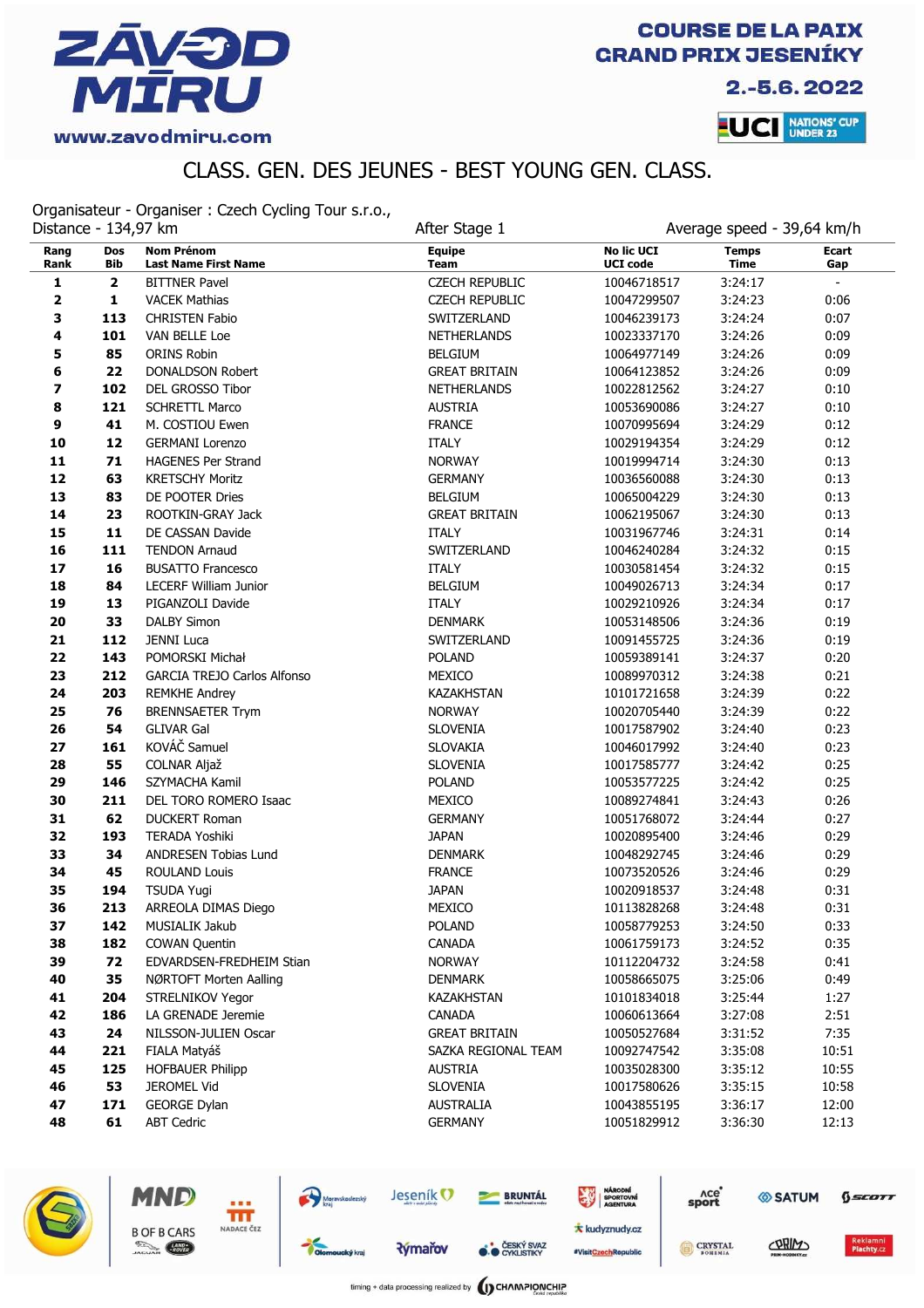

2.-5.6.2022



# CLASS. GEN. DES JEUNES - BEST YOUNG GEN. CLASS.

Organisateur - Organiser : Czech Cycling Tour s.r.o.,

| Distance - 134,97 km |                          |                                                  | After Stage 1         |                                      | Average speed - 39,64 km/h |              |  |
|----------------------|--------------------------|--------------------------------------------------|-----------------------|--------------------------------------|----------------------------|--------------|--|
| Rang<br>Rank         | <b>Dos</b><br><b>Bib</b> | <b>Nom Prénom</b><br><b>Last Name First Name</b> | <b>Equipe</b><br>Team | <b>No lic UCI</b><br><b>UCI</b> code | Temps<br>Time              | Ecart<br>Gap |  |
| 49                   | 152                      | URY Noé                                          | Luxembourg            | 10035004048                          | 3:36:34                    | 12:17        |  |
| 50                   | 136                      | FERNANDES Fábio                                  | <b>PORTUGAL</b>       | 10045289179                          | 3:36:35                    | 12:18        |  |
| 51                   | 56                       | HRIBAR Jernej                                    | <b>SLOVENIA</b>       | 10017564559                          | 3:36:36                    | 12:19        |  |
| 52                   | 141                      | SEDZIELEWSKI Michał                              | <b>POLAND</b>         | 10055125585                          | 3:36:40                    | 12:23        |  |
| 53                   | 216                      | <b>ESCARCEGA MENDIZABAL Jose Antonio</b>         | <b>MEXICO</b>         | 10092807257                          | 3:36:59                    | 12:42        |  |
| 54                   | 185                      | <b>JACOB Philippe</b>                            | <b>CANADA</b>         | 10061676927                          | 3:41:07                    | 16:50        |  |
| 55                   | 222                      | DOSTÁL Václav                                    | SAZKA REGIONAL TEAM   | 10047286672                          | 3:41:29                    | 17:12        |  |
| 56                   | 21                       | GIDDINGS Joshua                                  | <b>GREAT BRITAIN</b>  | 10052763637                          | 3:43:38                    | 19:21        |  |
| 57                   | 163                      | LOHINSKÝ Filip                                   | <b>SLOVAKIA</b>       | 10046044163                          | 3:43:45                    | 19:28        |  |
| 58                   | 214                      | RUVALCABA REYES David                            | <b>MEXICO</b>         | 10089274033                          | 3:43:48                    | 19:31        |  |
| 59                   | 162                      | <b>TUKA Samuel</b>                               | <b>SLOVAKIA</b>       | 10083124132                          | 3:44:02                    | 19:45        |  |

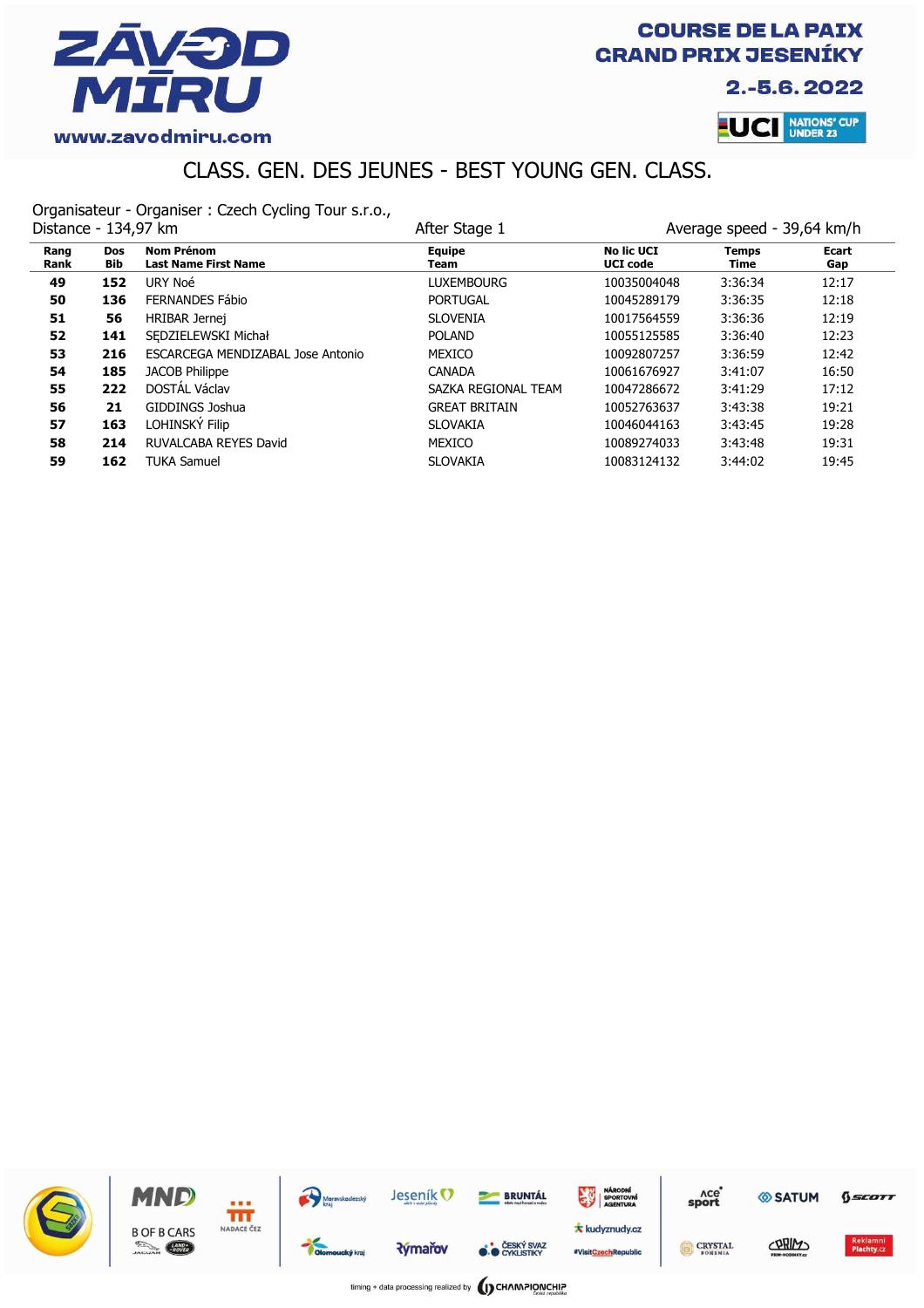

2.-5.6.2022



#### www.zavodmiru.com

# MEILLEUR GRIMPEUR - MOUNTAIN CLASSIFICATION

Organisateur - Organiser : Czech Cycling Tour s.r.o. After stage 1

|                  |                      | Dos Nom Prénom<br><b>Bib Last Name First Name</b> | <b>Points</b> | <b>No lic UCI</b><br><b>UCI</b> code | Pts   |
|------------------|----------------------|---------------------------------------------------|---------------|--------------------------------------|-------|
| GPM <sub>1</sub> |                      |                                                   |               |                                      |       |
| 1                |                      | 103 GELEIJN Owen                                  | 5Pts          | 10022705761                          | 5Pts  |
| 2                |                      | 163 LOHINSKÝ Filip                                | 4Pts          | 10046044163                          | 4Pts  |
| 3                |                      | 211 DEL TORO ROMERO Isaac                         | 3Pts          | 10089274841                          | 3Pts  |
| 4                |                      | 161 KOVÁČ Samuel                                  | 2Pts          | 10046017992                          | 2Pts  |
| 5                |                      | 131 GONÇALVES Hélder                              | 1Pts          | 10044635239                          | 1Pts  |
| GPM <sub>2</sub> |                      |                                                   |               |                                      |       |
| 1                |                      | 103 GELEIJN Owen                                  | 5Pts          | 10022705761                          | 5Pts  |
| 2                |                      | 163 LOHINSKÝ Filip                                | 4Pts          | 10046044163                          | 4Pts  |
| 3                |                      | 93 FAURA ASENSIO Jose Luis                        | 3Pts          | 10040906500                          | 3Pts  |
| 4                |                      | 94 FRANCO GONZALEZ Alejandro                      | 2Pts          | 10041869123                          | 2Pts  |
| 5                |                      | 96 RETEGI GOÑI Mikel                              | 1Pts          | 10043703332                          | 1Pts  |
|                  | <b>GENERAL TOTAL</b> |                                                   |               |                                      |       |
| 1                |                      | 103 GELEIJN Owen                                  | 10Pts         | 10022705761                          | 10Pts |
| 2                |                      | 163 LOHINSKÝ Filip                                | 8Pts          | 10046044163                          | 8Pts  |
| 3                |                      | 211 DEL TORO ROMERO Isaac                         | 3Pts          | 10089274841                          | 3Pts  |
| 4                |                      | 93 FAURA ASENSIO Jose Luis                        | 3Pts          | 10040906500                          | 3Pts  |
| 5                |                      | 161 KOVÁČ Samuel                                  | 2Pts          | 10046017992                          | 2Pts  |
| 6                |                      | 94 FRANCO GONZALEZ Alejandro                      | 2Pts          | 10041869123                          | 2Pts  |
| 7                |                      | 131 GONÇALVES Hélder                              | 1Pts          | 10044635239                          | 1Pts  |
| 8                |                      | 96 RETEGI GOÑI Mikel                              | 1Pts          | 10043703332                          | 1Pts  |

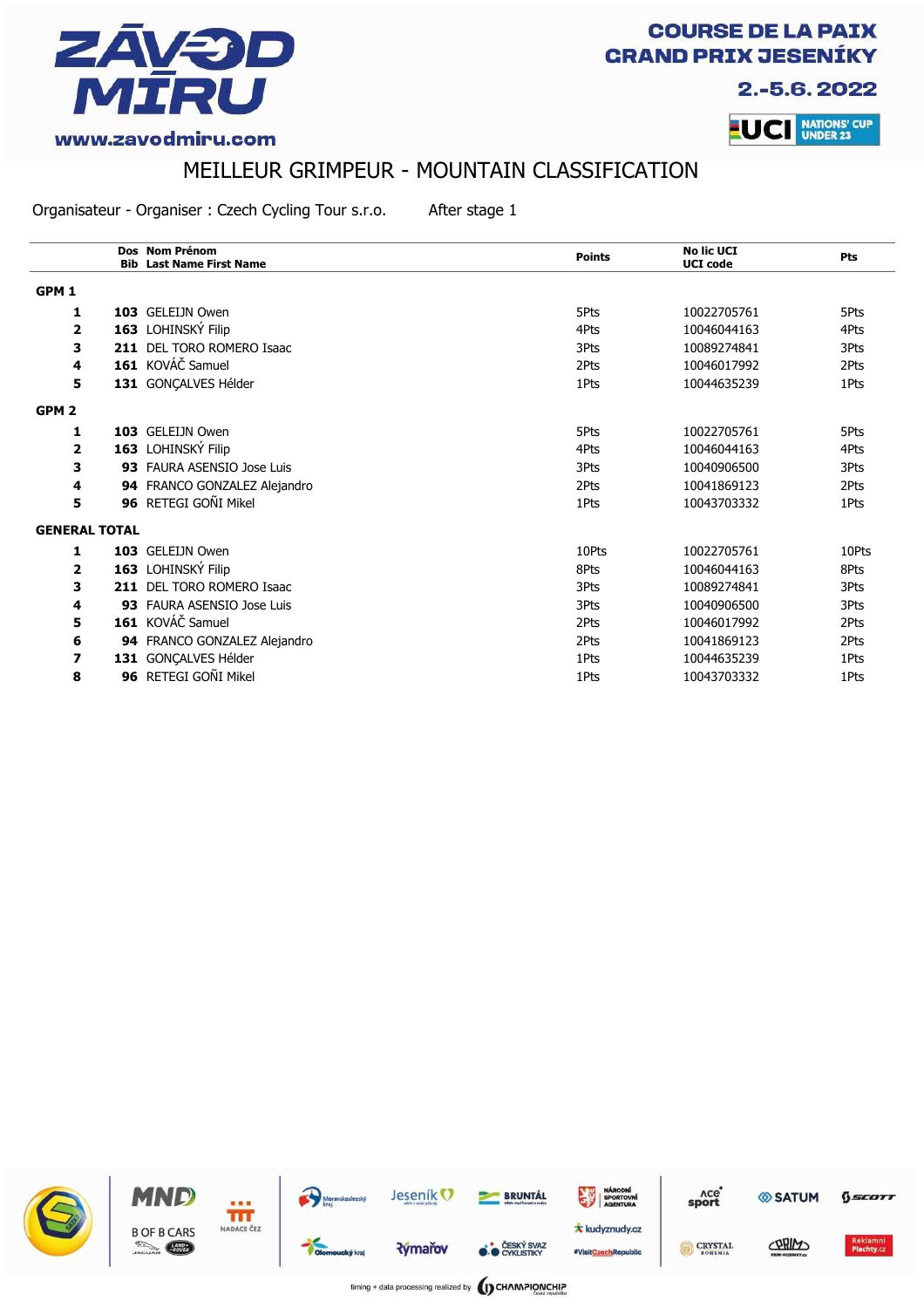

2.-5.6.2022



#### CLASSEMENT PAR POINTS - POINTS CLASSIFICATION

Organisateur - Organiser : Cze Cycling Tour s.r.o. After Stage 1

**Dos Nom Prénom Bib** Last Name First Name **Last Name First Name Points No lic UCI No lic UCI**<br> **UCI** code<br> **Pts Finish of stage 1 36** CHANGIZI Sebastian Kolze 25Pts 25Pts 25Pts 25Pts 25Pts 10051106452 **2 2** BITTNER Pavel **20Pts 20Pts 20Pts 20Pts 20Pts 20Pts 20Pts 20Pts 20Pts 3 26** WATSON Samuel 16Pts 10023867842 16Pts **4 176** PLOWRIGHT Jensen 14Pts 10055348180 14Pts **5 41** M. COSTIOU Ewen 12Pts 10070995694 12Pts 10070995694 12Pts **6 73** GUDMESTAD Tord 10Pts 10Pts 10019666227 10Pts **7 83** DE POOTER Dries 9Pts 10065004229 9Pts **8 46** VERCHER Mattéo **8Pts** 8Pts 10067842790 8Pts **9 166** KUBIŠ Lukáš 7Pts 10023479135 7Pts **10 122** STEININGER Fabian 6Pts 6Pts 6Pts 6Pts 10035027185 6Pts **11 66** UHLIG Henri 5Pts 10036355479 5Pts **12 102** DEL GROSSO Tibor **10022812562** 4Pts 4Pts 10022812562 4Pts **13 25** WOOD Harrison 3Pts 10023853694 3Pts **14 64** LINDNER Tom 2Pts 10036323450 2Pts **15 212** GARCIA TREJO Carlos Alfonso 10089970312 1Pts 10089970312 1Pts **Sprint 1 Sprint 2 GENERAL TOTAL 1 36** CHANGIZI Sebastian Kolze 25Pts 25Pts 25Pts 25Pts 10051106452 25Pts **2 2** BITTNER Pavel **20Pts 20Pts 20Pts 20Pts 20Pts 20Pts 20Pts 20Pts 20Pts 3 26** WATSON Samuel 16Pts 10023867842 16Pts **4 176** PLOWRIGHT Jensen 14Pts 10055348180 14Pts **5 41** M. COSTIOU Ewen **12Pts** 12Pts 10070995694 12Pts **6 73** GUDMESTAD Tord 10Pts 10Pts 10019666227 10Pts **7 83** DE POOTER Dries 89Pts 10065004229 9Pts 9Pts 10065004229 9Pts **8 46** VERCHER Mattéo **8Pts** 8Pts 10067842790 8Pts **9 166** KUBIŠ Lukáš 7Pts 10023479135 7Pts **10 122** STEININGER Fabian 6Pts 6Pts 6Pts 6Pts 10035027185 6Pts 6Pts **11 66** UHLIG Henri 5Pts 10036355479 5Pts **12 102** DEL GROSSO Tibor **10022812562** 4Pts 4Pts 10022812562 4Pts **13 25** WOOD Harrison 3Pts 10023853694 3Pts **14 64** LINDNER Tom 2Pts 10036323450 2Pts **15 212** GARCIA TREJO Carlos Alfonso 10089970312 1Pts 10089970312 1Pts

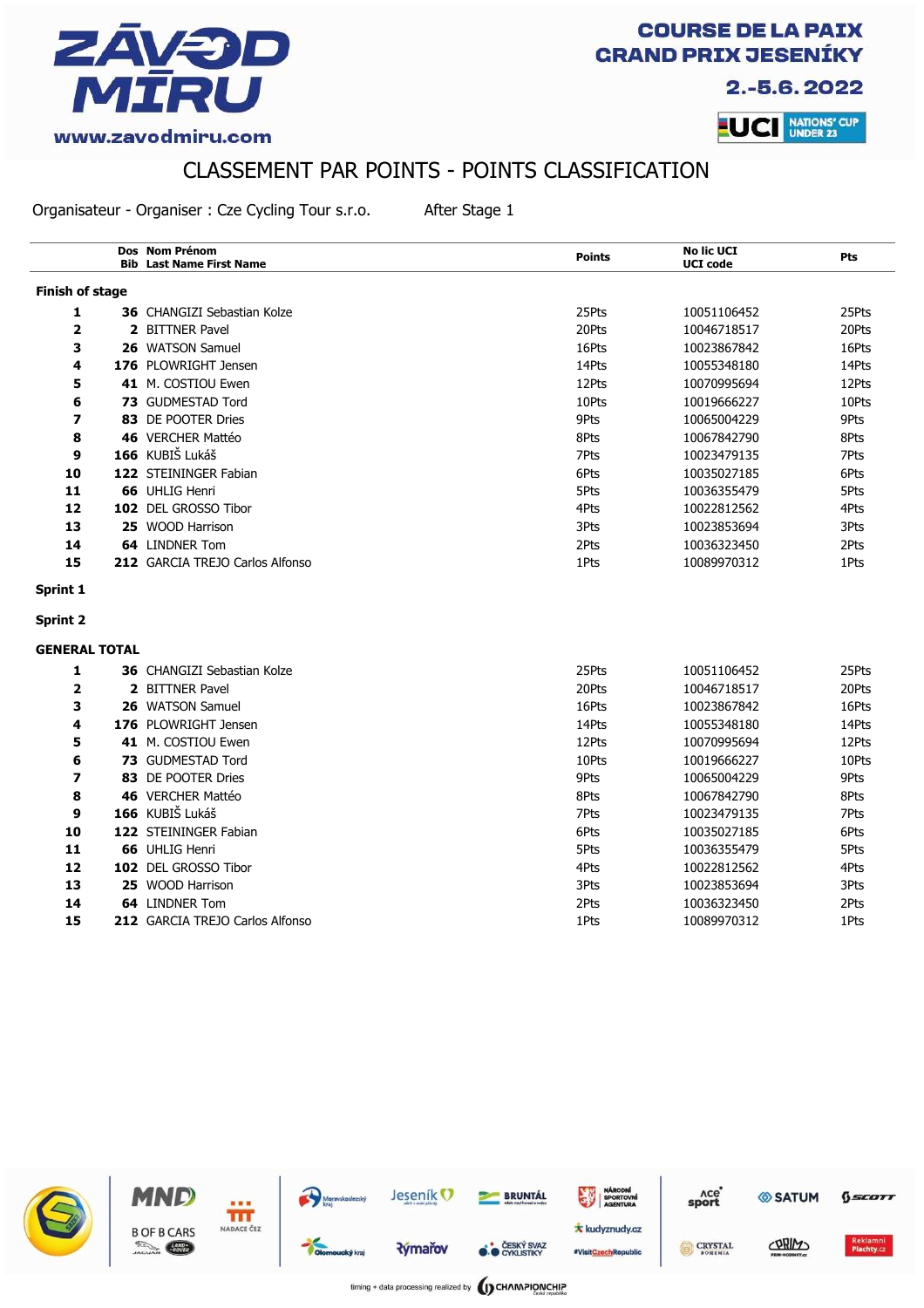

2.-5.6.2022



# CLASS. GEN. PAR EQUIPE - GEN. TEAM CLASS.

Organisateur - Organiser : Czech Cycling Tour s.r.o.

| Distance - 134,97 km |                              | After Stage 1               | Average speed - 39,64 km/h |  |
|----------------------|------------------------------|-----------------------------|----------------------------|--|
| <b>Overall</b>       | <b>Equipe</b><br><b>Team</b> | <b>Temps</b><br><b>Time</b> | <b>Ecart</b><br>Gap        |  |
| 1                    | <b>GREAT BRITAIN</b>         | 10:13:16                    |                            |  |
| $\overline{2}$       | <b>CZECH REPUBLIC</b>        | 10:13:17                    | 0:01                       |  |
| 3                    | <b>NETHERLANDS</b>           | 10:13:17                    | 0:01                       |  |
| $\overline{4}$       | <b>DENMARK</b>               | 10:13:20                    | 0:04                       |  |
| 5                    | <b>BELGIUM</b>               | 10:13:20                    | 0:04                       |  |
| 6                    | <b>AUSTRALIA</b>             | 10:13:23                    | 0:07                       |  |
| 7                    | <b>NORWAY</b>                | 10:13:24                    | 0:08                       |  |
| $\bf 8$              | <b>GERMANY</b>               | 10:13:26                    | 0:10                       |  |
| 9                    | <b>FRANCE</b>                | 10:13:29                    | 0:13                       |  |
| 10                   | <b>SLOVAKIA</b>              | 10:13:29                    | 0:13                       |  |
| 11                   | <b>SWITZERLAND</b>           | 10:13:32                    | 0:16                       |  |
| 12                   | <b>ITALY</b>                 | 10:13:34                    | 0:18                       |  |
| 13                   | <b>LUXEMBOURG</b>            | 10:13:34                    | 0:18                       |  |
| 14                   | <b>AUSTRIA</b>               | 10:13:37                    | 0:21                       |  |
| 15                   | <b>SLOVENIA</b>              | 10:13:49                    | 0:33                       |  |
| 16                   | <b>PORTUGAL</b>              | 10:13:51                    | 0:35                       |  |
| 17                   | <b>SPAIN</b>                 | 10:13:53                    | 0:37                       |  |
| 18                   | <b>CANADA</b>                | 10:13:57                    | 0:41                       |  |
| 19                   | <b>POLAND</b>                | 10:13:59                    | 0:43                       |  |
| 20                   | <b>MEXICO</b>                | 10:14:00                    | 0:44                       |  |
| 21                   | <b>JAPAN</b>                 | 10:14:11                    | 0:55                       |  |
| 22                   | SAZKA REGIONAL TEAM          | 10:14:11                    | 0:55                       |  |
| 23                   | <b>KAZAKHSTAN</b>            | 10:18:36                    | 5:20                       |  |

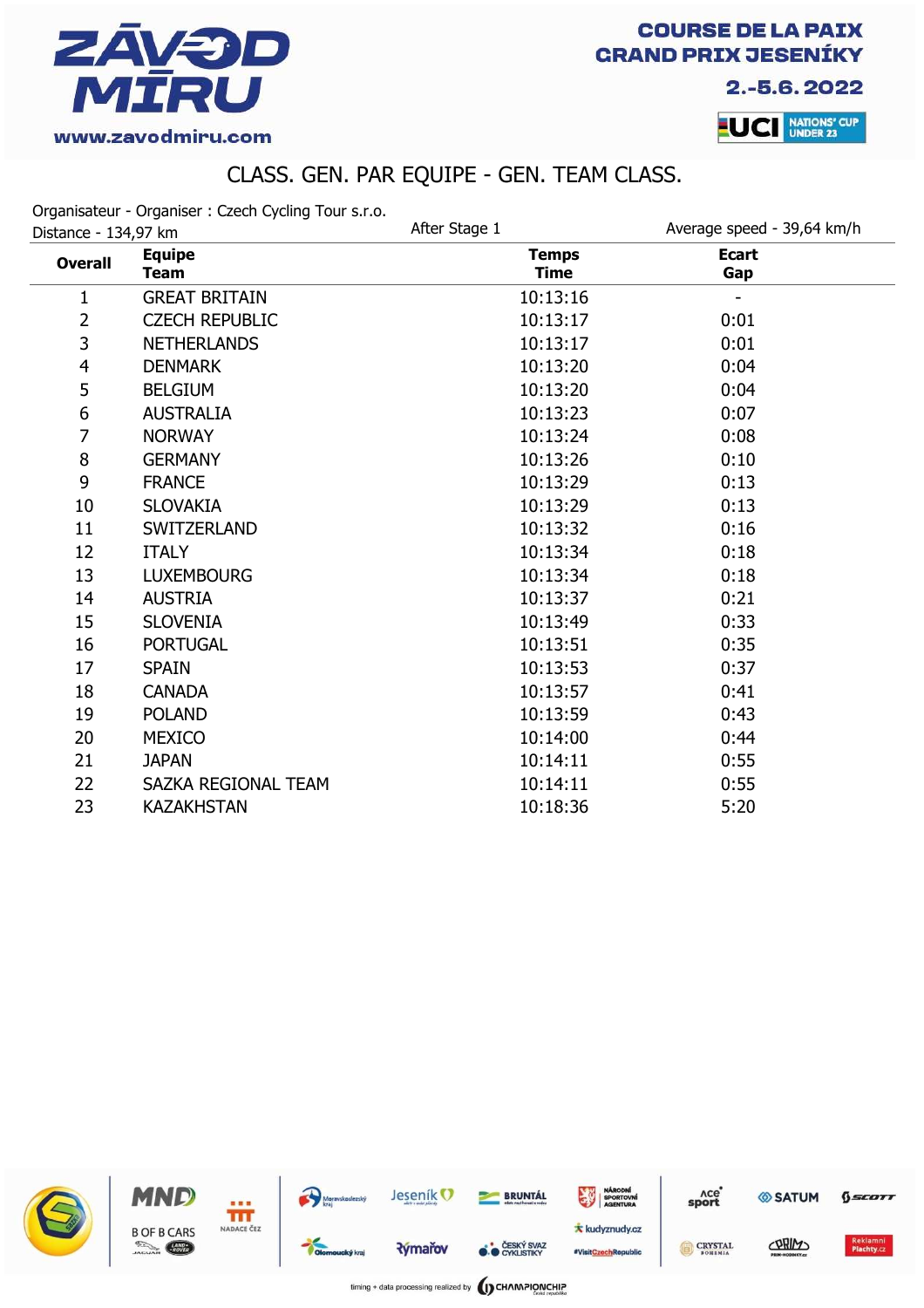

2.-5.6.2022

www.zavodmiru.com

TEAM CAR ORDER



Organisateur - Organiser :Czech Cycling Tour s.r.o.

FOR STAGE 2

- **1 CZECH REPUBLIC**
- **2 DENMARK**
- **3 GREAT BRITAIN**
- **4 BELGIUM**
- **5 SWITZERLAND**
- **6 NETHERLANDS**
- **7 GERMANY**
- **8 SLOVAKIA**
- **9 AUSTRALIA**
- **10 NORWAY**
- **11 AUSTRIA**
- **12 FRANCE**
- **13 ITALY**
- **14 LUXEMBOURG**
- **15 SLOVENIA**
- **16 SPAIN**
- **17 PORTUGAL**
- **18 SAZKA REGIONAL TEAM**
- **19 POLAND**
- **20 JAPAN**
- **21 MEXICO**
- **22 CANADA**
- **23 KAZAKHSTAN**